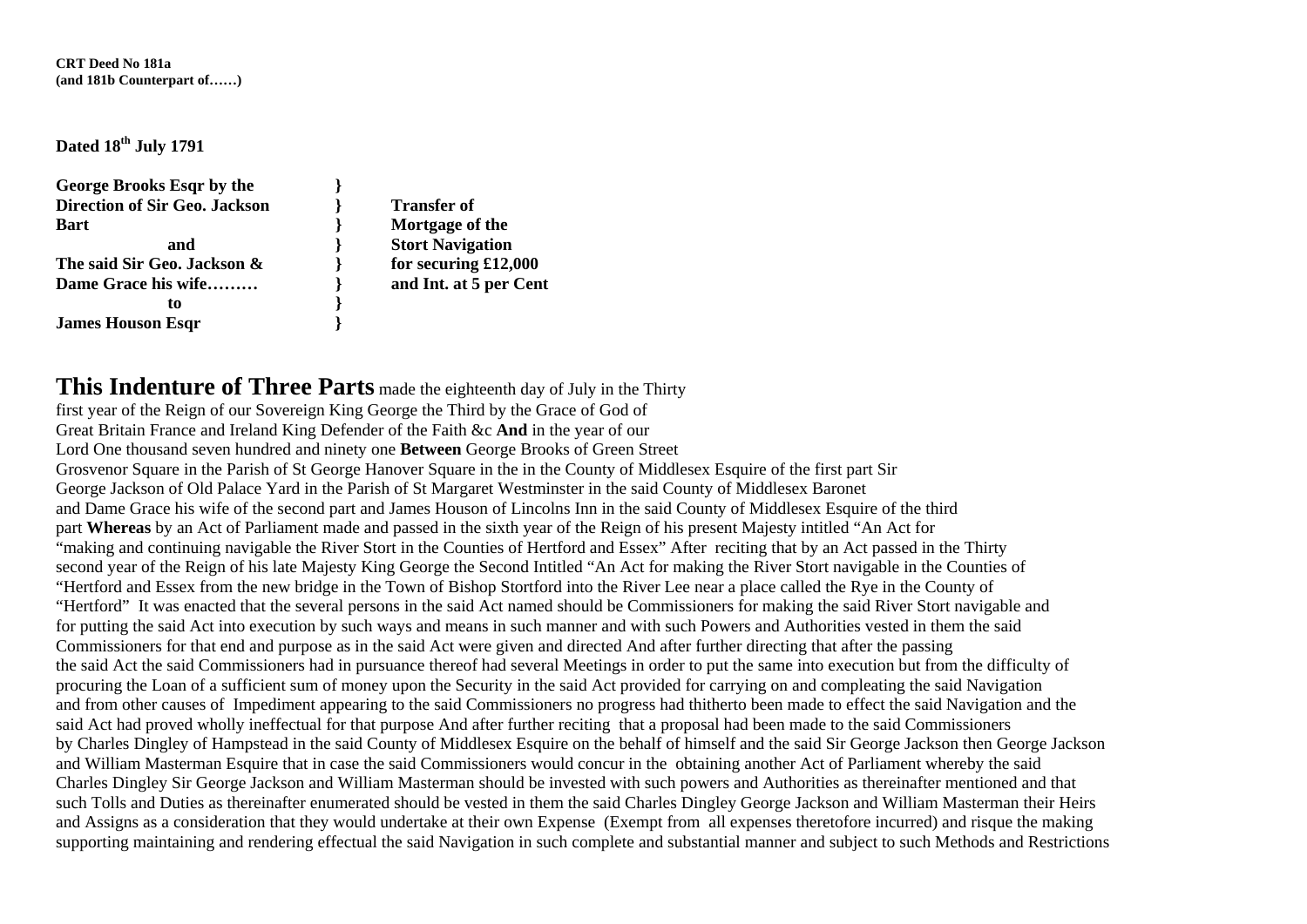as were contained in the said former and that present Act and that the said navigation should be so perfected within ffive years after the passing of the now reciting Act and after further reciting that the said Commissioners being of opinion that the said recited Act as it then stood could not be carried into execution or the said Navigation otherwise effected than by private undertaking and having duly considered the said proposal had approved thereof and agreed to concur with the said Charles Dingley George Jackson and William Masterman in obtaining the said Act of Parliament to effectuate the said proposal and undertaking It was therefore by the now reciting Act among other things Enacted that the said Charles Dingley George Jackson and William Masterman their heirs and assigns should be and were thereby nominated and appointed Undertakers of the said Navigation and were thereby authorized and impowered and should have full power and Authority by virtue of the now reciting Act at their own Costs Charges and Risque and for their own benefit by themselves their Deputies Agents Officers Workmen Servants and Assistants to make and keep the said River Stort Navigable for Boats and other Vessels from the River Lee near a place called the Rye to or near a certain Mill called the Town Mill in Bishop Stortford aforesaid by such ways and means in such manner and with such powers and authorities vested in them for that end and purpose as in the said now reciting Act were given and directed And it was thereby further enacted that it should and might be lawful to and for the said Undertakers their Heirs or Assigns or such person or persons as they or any two of them should for that purpose appoint and no others – from time to time and at all times thereafter to ask demand recover and take to and for the proper use and Behoof of them the said Undertakers their Heirs and Assigns in respect of their Charges and Expenses aforesaid for all and every or any Goods Wares Merchandizes Commodities or other things whatsoever that should be carried or conveyed in any Boat Barge or other vessel upon to or from any part of the said River Stort between the said River Lee and to or near the said Town Mill in Bishop Stortford aforesaid such Rate and Duty Rates and Duties for the same over and besides what should or might be paid for the Freight thereof as the said Undertakers their Heirs or Assigns should think fit not exceeding for every quarter of Wheat Rye Beans or Peas – Six pence For every quarter of Malt or Oats Four pence For every quarter of Barley or any other sort of Grain not before enumerated Five pence For every Sack of Meal or Flour containing five bushels Four pence For every Chaldron of Coals Culm or Cinders two shillings and sixpence and so in proportion for any greater or less quantities of the Goods and Commodities aforesaid For every Chaldron of Lime two shillings and sixpence and so in proportion for any

**Greater** or less Quantity than a Chaldron for every ton of Oil Cakes Malt Dust Pigeon Dung or other Manure of any kind whatsoever the sum of one shilling and six pence and so in proportion for any greater or less quantity than a Ton **And** for every ton of Goods Wares Merchandizes or other Commodities whatsoever not before enumerated two shillings and sixpence and so in proportion for any greater or less weight than a ton the same Rates and Duties to be paid at such place or places near the said River and in such manner as the said Undertakers their Heirs or Assigns or any two of them should think fit and powers are by the said now reciting Act given to the said Undertakers their Heirs and Assigns to sue for and compel payment of the Tolls Rates and Duties aforesaid in case of refusal neglect or denial of payment thereof And it was thereby further Enacted that for the more easy and effectual execution of that Act such part of the said river as was thereby intended to be made navigable should for the purposes therein aforesaid be deemed and taken to be within the said County of Essex and it was thereby further enacted that it should and might be lawful to and for the said Undertakers to raise and contribute equally among themselves a competent sum of money for making the said River Stort navigable from the River Lee to or near the said Town Mill of Bishop Stortford aforesaid and for the other purposes of the said Act And that the same should be divided into three equal shares and no proprietor in such Navigation should be a proprietor of less than one share And it was thereby further Enacted that the said three shares should be and were thereby vested in the said Undertakers their Heirs and Assigns as and in the nature of a Tenancy in common to their and every of their proper Use and Behoof And that they the said Undertakers their Heirs and Assigns should be intitled to the entire and neat Distribution of one third part of the said Profits and Advantages that should and might arise and accrue by means of the Sum and Sums of money to be collected raised levied or recovered by Authority of the said Act and such Share and Shares should be vested in the said Undertakers their Heirs or Assigns respectively as real Estates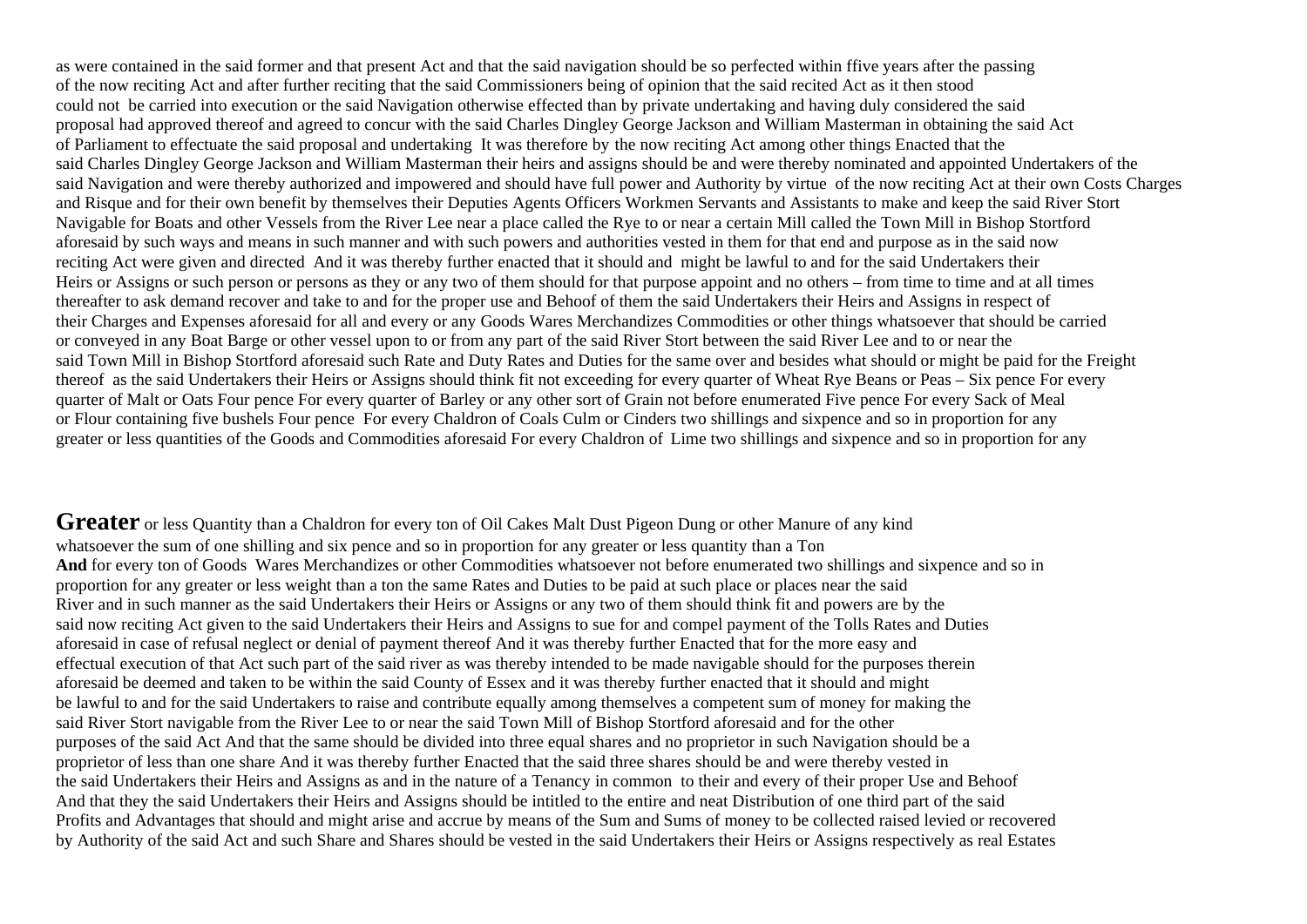and should be Bargained Sold Aliened and disposed of as such from time to time by the Owners and Proprietors thereof for the time being by an Instrument in writing under their respective hands and seals signed sealed and delivered in the presence of and attested by two or more witnesses of the form tenor or effect following (that is to say) " I, A B in consideration of *(space)* paid to me by CD so hereby "bargain sell and transfer unto the said C D his heirs and assigns *(space)* of the Undertaking of the Navigation of the River Stort in the "Counties of Hertford and Essex Subject to such Terms and Conditions as I hold the same immediately before the execution hereof and I the said "C D do hereby agree to accept the same *(space)* subject to the same Terms and Conditions And it was further Enacted and Declared that for the security as well of the said purchasers as of the said Undertakers such Instrument or Writing of sale and also a Duplicate or Counterpart thereof should be executed both by the seller and purchaser thereof and should be delivered to the Clerk or Clerks provided by the said Undertakers for the time being to be filed and kept for the use of the Undertakers and until such Duplicate or Counterpart should be so delivered such purchaser or purchasers should have no part or share of the profits of the said Navigation paid unto him her or them and such clerk or clerks was or were thereby required to enter such Duplicate or Counterpart in a Book or Books to be kept for that purpose **And whereas** the said Charles Dingley is since dead having first made and duly published his last Will and Testament in Writing bearing date the seventeenth day of October One thousand seven hundred and sixty nine executed in the presence of four witnesses whereby he gives several pecuniary legacies to divers persons and subject thereto and to all just demands he willed and bequeathed to his Son in Law John Smith Meggott the residue and whole of what he should die possessed of and appointed the said John Smith Meggott Sole Executor of his said Will who hath duly proved the same in the proper Ecclesiastical Court and paid or otherwise satisfied the said several legacies thereby given **And Whereas** the said John Smith Meggott by a certain Instrument in Writing bearing date the fifth day of March one thousand seven hundred and seventy made and executed according to the form mentioned in the said hereinbefore recited Act did in consideration of the sum of two thousand one hundred and fifty pounds therein mentioned to be paid to him by the Honourable Samuel Barrington Bargain Sale and Transfer unto the said Samuel Barrington his Heirs and Assigns the one third share of the Undertaking of the said Navigation which by the said recited Act was vested in the said Charles Dingley subject to such Terms and Conditions as he held the same immediately before the Execution thereof and a Duplicate of the said Transfer was delivered to and duly filed with the Clerk of the said Navigation and by him entered in a Book pursuant to the Direction of the recited act **And whereas** by a certain Deed Poll duly executed bearing date the fifth day of March One thousand seven hundred and seventy the said Samuel Barrington declared that a Moiety of the said Share of the said Navigation so Sold and Transferred to him as aforesaid was held by him on Account of and for the use and purpose of the said George Jackson his heirs and assigns subject to the terms and conditions aforesaid **And Whereas** by and Assignment

Indentures of Lease and Release  $\land$  bearing date respectively the thirteenth and fourteenth days of December one thousand seven hundred and eighty six

**And** made or expressed to be made between the said Samuel Barrington (by the name and description of The Honorable Samuel Barrington Vice Admiral of the White) on the one part and the said George Jackson of the other part after reciting to the effect herein before recited and that the said George Jackson had contracted with the said Samuel Barrington for the purchase of the Moiety of the third part or share of him the said Samuel Barrington of and in the said Navigation and of all his Estate and Interest therein at the price or sum of two thousand two hundred and fifty pounds and that he the said George Jackson had requested the said Samuel Barrington to release and convey to him and his Heirs and Assigns the other moiety of the said Third part or share which he the said Samuel Barrington stood seized of as a Trustee for him the said George Jackson It was witnessed that for the considerations therein mentioned He the said Samuel Barrington did Grant Bargain Release and Confirm All that the said third part or Share then late of the said Charles Dingley afterwards of the said John Smith Meggott and sold and transferred to him the said Samuel Barrington as aforesaid under or by virtue of the said therein and herein before recited Act of Parliament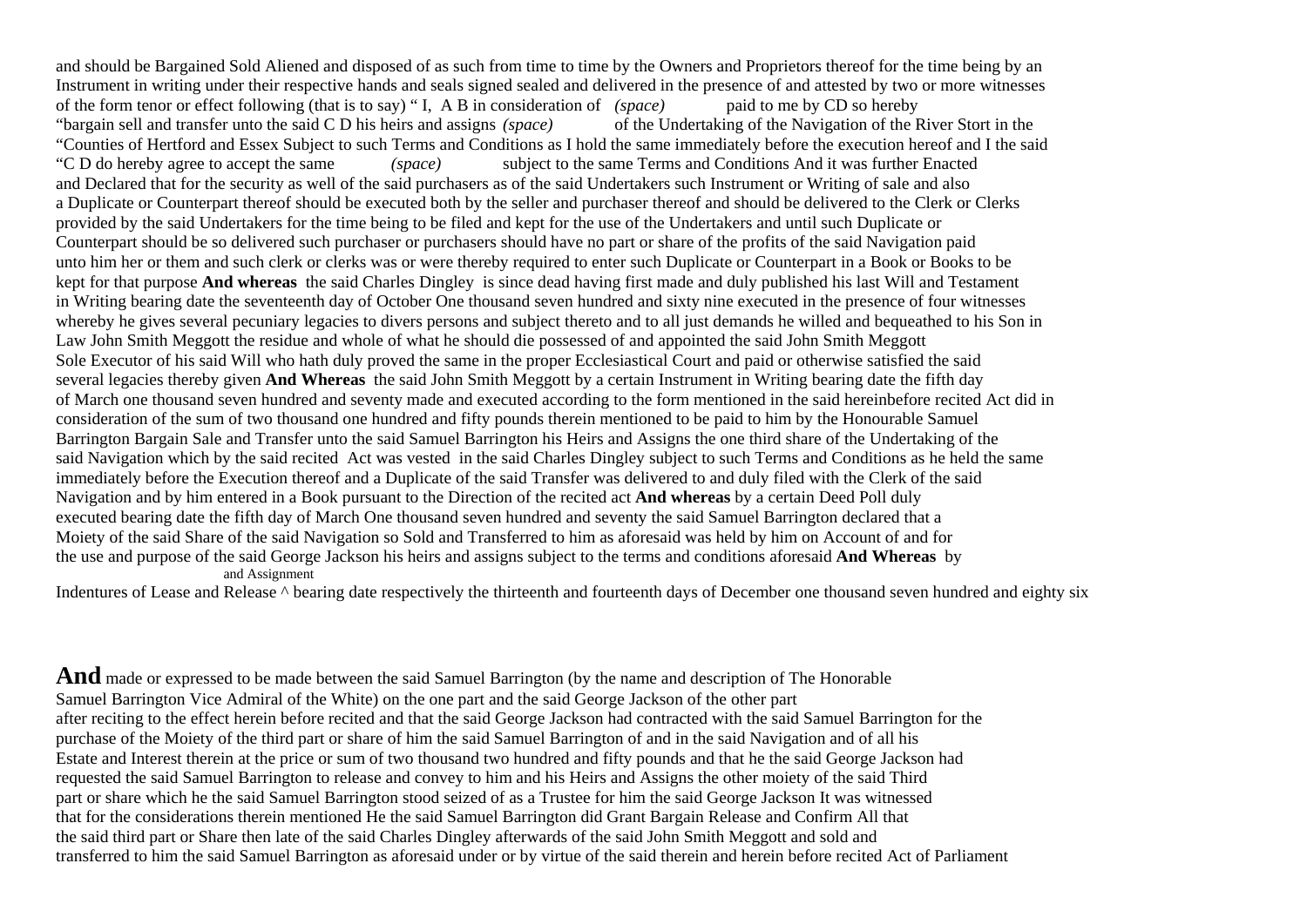or otherwise howsoever of and in the said Navigation or Undertaking and of and in All Lands Grounds Houses Erections Buildings Bridges Sluices Stanches Locks Floodgates Wears Dams Winches Landing Places Fences Weighbeams Cranes Engines and other works whatsoever of or belonging or in any wise appertaining to the said Navigation or Undertaking And of and in all and singular the Tolls Rates and Duties granted imposed or made payable by the said recited Act and of and in all other the Profits and advantages of the said Navigation or Undertaking and all the Estate right and Interest of the said Samuel Barrington in the premises unto and To the use of the said George Jackson his heirs and assigns for ever And it is thereby further witnessed that for the considerations thereinbefore mentioned the said Samuel Barrington did Grant Bargain Sell Assign Transfer and set over all Boats Barges with their Tackle Furniture and Apparel Coals Goods and Chattels and Parts and Shares of Boats Barges Coals Goods and Chattels upon about or belonging to the said River Stort and the Navigation thereof or the Warehouses Erections or Buildings Lands and Grounds thereunto belonging And all Bonds Notes and Securities made or given to or In Trust for the said Undertakers or any of them in respect of the said Navigation or Undertaking and the sums thereby secured and all other Debts or Sums owing to the said Undertakers in respect of the said Navigation with full power to put in Suit and recover the same Bonds Notes Securities Sums of Money and Debts in the name or names of the said Samuel Barrington his Executors or Administrators and all the Right and Interest of the said Samuel Barrington in the premises unto the said George Jackson his Administrators and Assigns for ever **And whereas** by Indentures of Lease and Release and Assignment bearing date respectively the twenty fifth and twenty sixth days of May in the said year of our Lord One thousand seven hundred and eighty six and made or expressed to be made between the said William Masterman of the one part and the said George Jackson of the other part for the considerations therein mentioned he the said William Masterman did Grant Bargain Sell Release and confirm All that the said third part or share of him the said William Masterman under and by force or virtue of the said recited Act or otherwise howsoever Of and in the Navigation or Undertaking for the making and keeping navigable of the River Stort in the said several Counties of Hertford and Essex and each of them of and in all Lands Grounds Houses Erections Buildings Bridges Sluices Stanches Locks Floodgates Wears Dams Winches Landing Places Fences Weighbeams Cranes Engines and other works whatsoever of or belonging to the said Navigation or Undertaking and of and in all and singular the Tolls Rates and Duties granted imposed or made payable by virtue of the said recited Act and of and in all other the Profits and Advantages of the said Navigation or Undertaking and all the Estate Right and Interest of him the said William Masterman in the premises unto and to the use of the said George Jackson his heirs and assigns for ever And the said William Masterman for the considerations aforesaid did thereby Grant Bargain Sell Assign Transfer and set over All Boats Barges with their Tackle Furniture and Apparel Coals Goods and Chattels and parts and shares of Boats Barges Coals Goods and Chattels in upon or appertaining to the said River Stort and the Navigation thereof or the Warehouses Erections or Buildings Lands or Grounds thereunto belonging and also all Bonds Notes and Securities made or given to or In Trust for the said Undertakers or any of them in respect of the said Navigation or Undertaking and the sums of money thereby secured and all other debts or sums of money owing to or recoverable by the said Undertakers or any of them for or in respect of the said Navigation or Undertaking with full Power and Authority to put in Suit Sue for and recover the same Bonds Notes Securities Sums of Money and Debts in the name or names of the said William Masterman his Executors or Administrators And all the Right Interest of him the said William Masterman in the premises unto the said George Jackson his Executors Administrators and Assigns and a Duplicate of the said last recited Indentures of Lease and Release and Assignment or Transfer was delivered to and duly filed with the Clerk of the said Navigation and by him entered in a Book pursuant to the said recited Act **And whereas** by Indentures of Lease and Release bearing date respectively the

Eighteenth and nineteenth day of April in the year of our Lord One thousand seven hundred and eighty seven and made or expressed to be made between the said Sir George Jackson then George Jackson Esquire and Grace his wife of the one part and the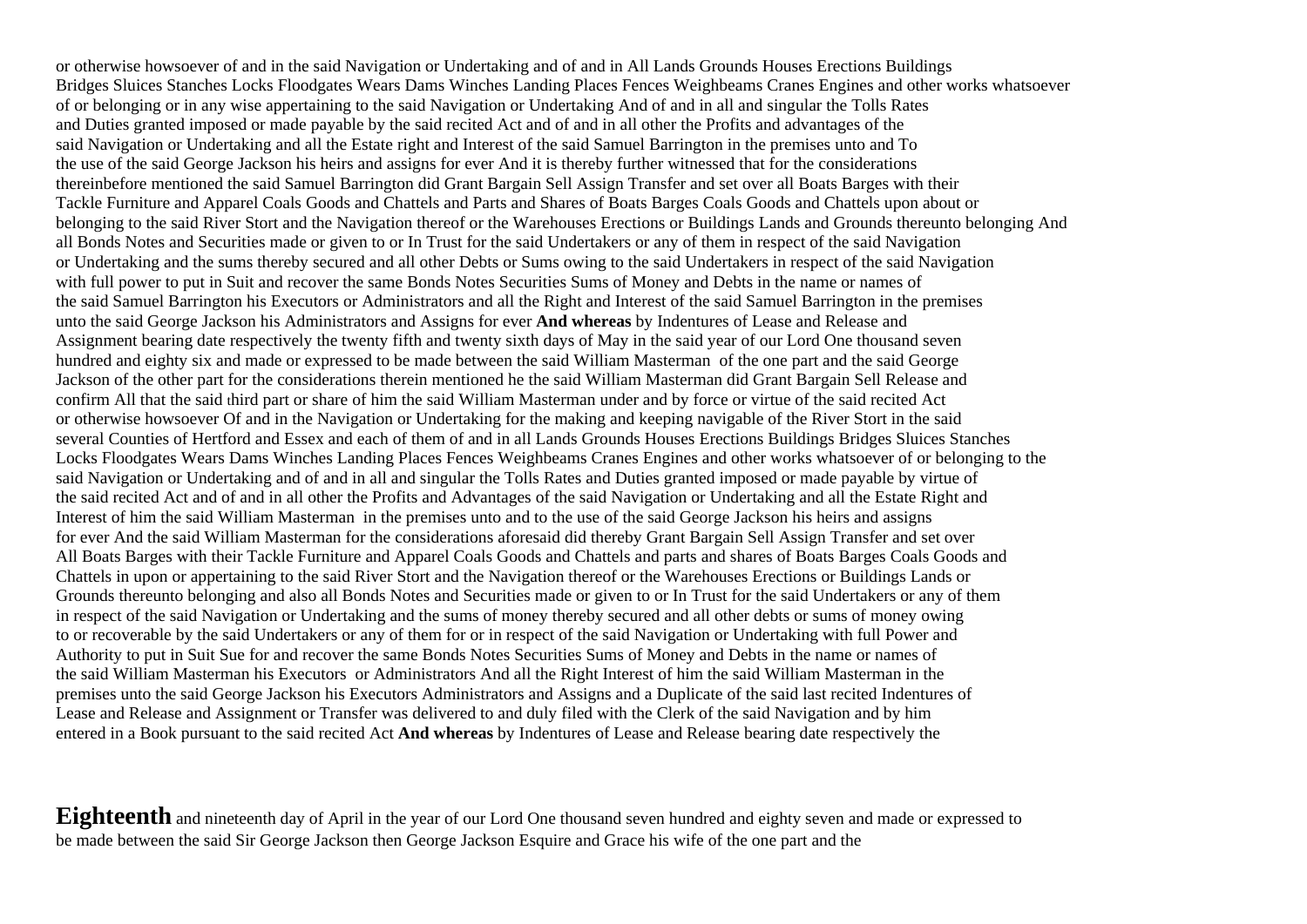said George Brooks of the other part After reciting in the said Indentures of Lease and Release as or to the Effect therein before recited And Reciting that the said George Jackson had occasion to take up at Interest the sum of Seven thousand pounds and had applied to the said George Brooks to lend him the same which hath agreed to do upon having the same secured with interest upon All the aforesaid Navigation to which the said George Jackson was then solely intitled And reciting that at the time of the treaty for the said Loan it was agreed that the said George Jackson should convey the said Navigation to the said George Brooks by an Instrument or Writing in the form prescribed by the aforesaid recited Act in that behalf and that after the execution thereof the said George Jackson should execute to the said George Brooks a Deed of Confirmation of the said Navigation and everything thereto belonging so as to make the same redeemable on payment to the said George Brooks of the Sum of Seven thousand pounds with Interest thereon after the rate of Five pounds per cent per annum And reciting that in pursuance of the said recited Agreement the said George Jackson had by an Instrument in Writing under the Hand and Seal as well of himself as of the said George Brooks signed sealed and delivered in the presence of and attested by two witnesses and bearing even date with these presents In consideration of Seven thousand pounds paid to him the said George Jackson by the said George Brooks Bargained Sold and transferred unto the said George Brooks his heirs and assigns All the Undertaking of the Navigation of the River Stort in the Counties of Hertford and Essex Subject to such Terms and Conditions as he the said George Jackson held the same immediately before the execution thereof And he the said George Brooks did thereby agree to accept the same Undertaking Subject to the same Terms and Conditions and pursuant to the directions of the said recited Act the said last recited Instrument or Writing of Sale and also a Duplicate or Counterpart thereof executed both by the said George Jackson and George Brooks had been delivered to the then Clerk of the said Navigation to be filed and kept for the use of the said Undertaker or Undertakers of the said Navigation for the time being and that the same Clerk had entered such Duplicate or Counterpart in a Book kept for that purpose It is witnessed that for and in consideration of the said sum of Seven thousand pounds of lawful money of Great Britain to him the said George Jackson in hand paid by the said George Brooks at or before the sealing and delivery thereof (the receipt whereof he did thereby acknowledge) He the said George Jackson did Grant Bargain Sell Release Ratify and Confirm unto the said George Brooks and to his heirs and assigns All that the said Navigation or Undertaking for making and keeping Navigable of the River Stort in the said Counties of Hertford and Essex or one of them And also all Lands Grounds Houses Erections Buildings Bridges Sluices Stanches Locks Floodgates Wears Dams Winches Landing Places Fences Weighbeams Cranes Engines and other works whatsoever of or belonging to the said Navigation or Undertaking And all and singular the Tolls Rates and Duties granted imposed or made payable by or by virtue of the said recited Act And all and other the Profits and Advantages of the said Navigation or Undertaking And all the Estate Right and Interest of him the said George Jackson in the premises And all Deeds Evidences Books Papers Writings Escripts or Muniments touching or in any wise concerning the said Navigation or Undertaking then in the Custody or Power of him the said George Jackson or which he may or could come to or by without Suit at Law or in Equity To hold the same unto To the only proper use and behoof of the said George Brooks his Heirs and Assigns for ever Subject nevertheless to such Terms and Conditions as he the said George Jackson held the same And Subject to a proviso or condition for redemption therein after contained of the same premises on payment by the said Sir George Jackson his heirs executors administrators or assigns unto the said George Brooks his executors administrators or assigns the sum of seven thousand pounds with interest for the same after the Rate of Five Pounds per cent per annum at the day or time therein mentioned and since past **And whereas** on certain other Indentures of Lease and Release bearing date respectively the Ninth and Tenth days of May in the year of our Lord One thousand seven hundred and ninety one the Release made between George Dingley Meggott therein described as the son and heir at Law of Susanna Meggott then late the wife of the said John Smith Meggott which said Susanna Meggott was the only Daughter and Heir of the said Charles Dingley of the one part and the said George Jackson of the other part And by Deed or Instrument in Writing bearing date the said Tenth day of May One thousand seven hundred and ninety one under the hands and seals of the said George Dingley Meggott and George Jackson respectively in the form mentioned in and directed by the said recited Act of Parliament After Reciting or taking Notice in the said Indenture of Release now in recital of the said Act of Parliament the Will of the said Charles Dingley the two several Deeds Poll of the Fifth day of March One thousand seven hundred and seventy and the Indentures of Lease and Release and Assignments of the Thirteenth and Fourteenth days of December One thousand seven hundred and eighty six and taking notice that doubts had arisen whether the Real Estates of the said Charles Dingley passed by his said Will to the said John Smith Meggott And also Reciting that the said Susannah Meggott died in the Year One thousand seven hundred and *(space)* leaving the said George Dingley Meggott the eldest son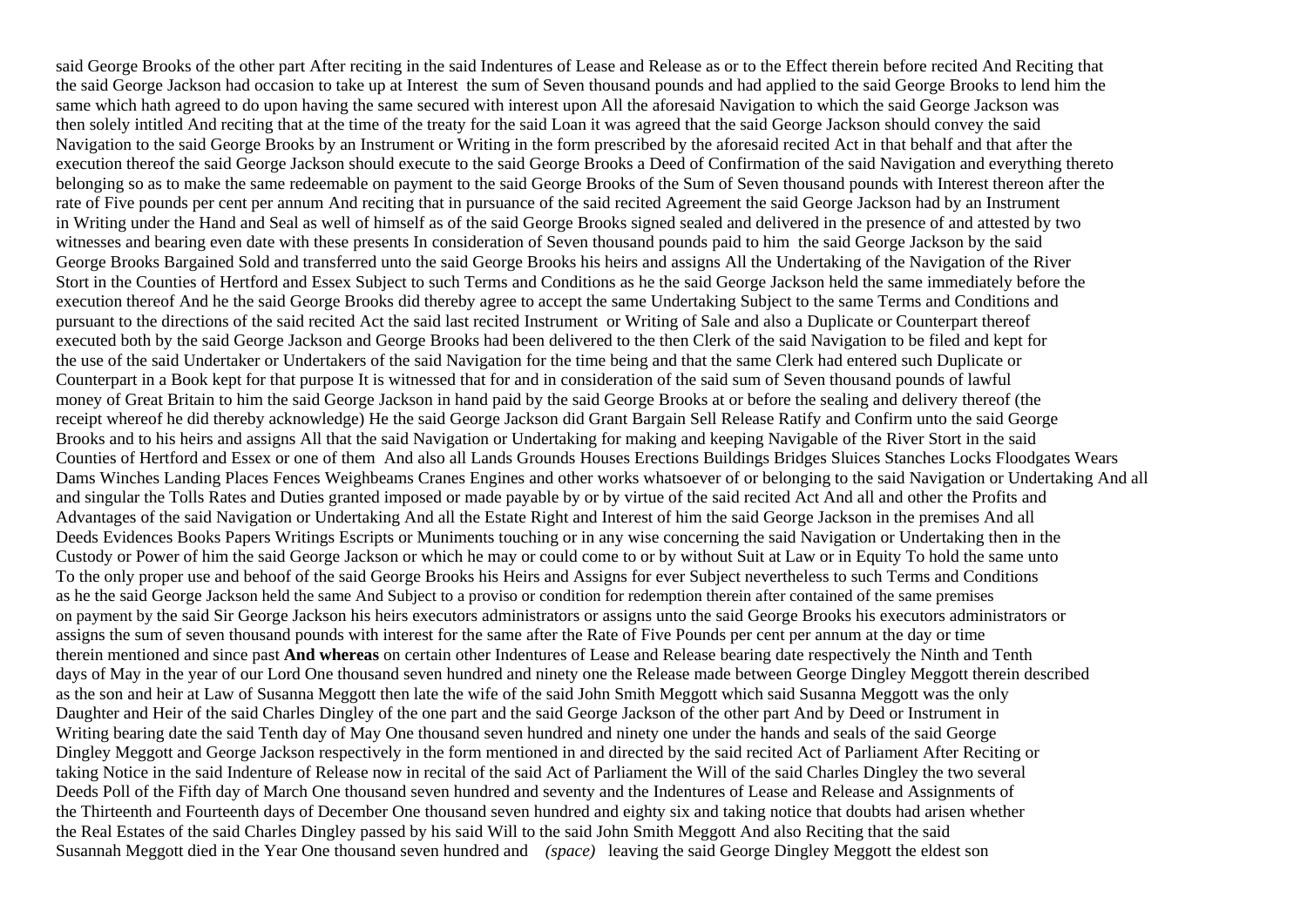and Heir at Law And also Reciting that since the date of the said Transfer so made by the said John Smith Meggott to the

**Said** Samuel Barrington the said Sir George Jackson had laid out and expended in making continuing and improving the said Navigation divers large sums of money greatly exceeding the value so transferred And Reciting that the said George Dingley Meggott having lately attained the age of Twenty one years the said George Jackson in order to remove all doubts concerning his Title to the said third part of the Navigation then late of the said Charles Dingley had applied to the said George Dingley Meggott to Ratify and Confirm the Transfer so made as aforesaid by the said John Smith Meggott the father which he had consented to do on a full consideration of the several matters and things therein before stated It is Witnessed that in pursuance of the said Agreement and in consideration of the premises and for removing all doubts and difficulties relating to the Title of the said George Jackson to the Third part of the said Navigation so Transferred by the said John Smith Meggott as aforesaid and for Ratifying and Confirming the same unto the said George Jackson and for and in consideration of Ten Shillings to the said George Dingley Meggott as aforesaid in hand paid by the said George Jackson The said George Dingley Meggott did Grant Bargain Sell Release Ratify and Confirm to the said George Jackson his heirs and assigns All that Third Part or Share formerly of the said Charles Dingley (and transferred to the said George Jackson as aforesaid Of and in the said Navigation And of and in all Lands Grounds Houses Outhouses Erections Buildings Bridges Sluices Stanches Locks Floodgates Wears Dams Winches Landing Places Fences Weighbeams Cranes Engines and other works whatsoever of or belonging in any wise appertaining to the said Navigation or Undertaking And of and in all and singular the Tolls Rates and Duties granted imposed or made payable by the said recited Act and of and in all other the Profits and Advantages of the said Navigation or Undertaking And all the Estate Right and Interest of the said George Dingley Meggott in the said premises To hold the same Unto and To the use of the said George Jackson his heirs and assigns for ever as in and by the said several in part recited Act Will Deeds Poll and Indentures reference being thereunto had will more fully appear **And whereas** the said sum of seven thousand pounds yet remains due and owing to the said George Brooks on the said recited Mortgage but all Interest for the same hath been paid up to the day of the date of these presents (which he doth hereby acknowledge) **And whereas** the said Sir George Jackson having occasion for the sum of twelve thousand pounds to pay off and discharge the said sum of seven thousand pounds so remainin due to the said George Brooks and to answer the other occasions hath applied to and requested the said James Houson to to advance and lend him the same upon having the same secured with Interest after the Rate of five pounds per Cent per annum upon all the aforesaid Navigation to which the said Sir George Jackson is now solely intitled as aforesaid **And whereas** upon the Treaty for the loan of the said sum of Twelve Thousand pounds it was agreed that the said George Brooks and the said Sir George Jackson should convey the said Navigation to the said James Houson by an Instrument or Writing in the form prescribed by the aforesaid recited Act in that behalf and that after the Execution thereof the said George Brooks and Sir George Jackson should execute to the said James Houson a Confirmation of the said Navigation and everything thereto belonging so as effectually to charge the same by way of Mortgage with the payment of the said sum of Twelve Thousand pounds and Interest after the rate aforesaid **And whereas** in pursuance of the said recited agreement the said George Brooks and Sir George Jackson have by an Instrument in Writing bearing equal date with these presents under the Hands and Seals as well of them the said George Brooks and Sir George Jackson respectively as of the said James Houson signed sealed and delivered in the presence of and attested by two witnesses In consideration the sum of Seven Thousand pounds paid to the said George Brooks and of the sum of Five thousand pounds paid to the said Sir George Jackson respectively by the said James Houson Bargained Sold and Transferred unto the said James Houson his heirs and assigns All the Undertaking of the Navigation of the River Stort in the Counties of Hertford and Essex Subject to such Terms and Conditions as they the said George Brooks and Sir George Jackson or either of them held the same immediately before the execution thereof And he the said James Houson hath thereby agreed to accept the same Undertaking Subject to the same Terms and Conditions And pursuant to the directions of the said recited Act the said last recited Instrument or Writing of Sale and also a Duplicate or Counterpart thereof executed by all of them the said George Brooks Sir George Jackson and James Houson have been delivered to Thomas Lloyd Esquire the present Clerk of the said Navigation to be filed and kept for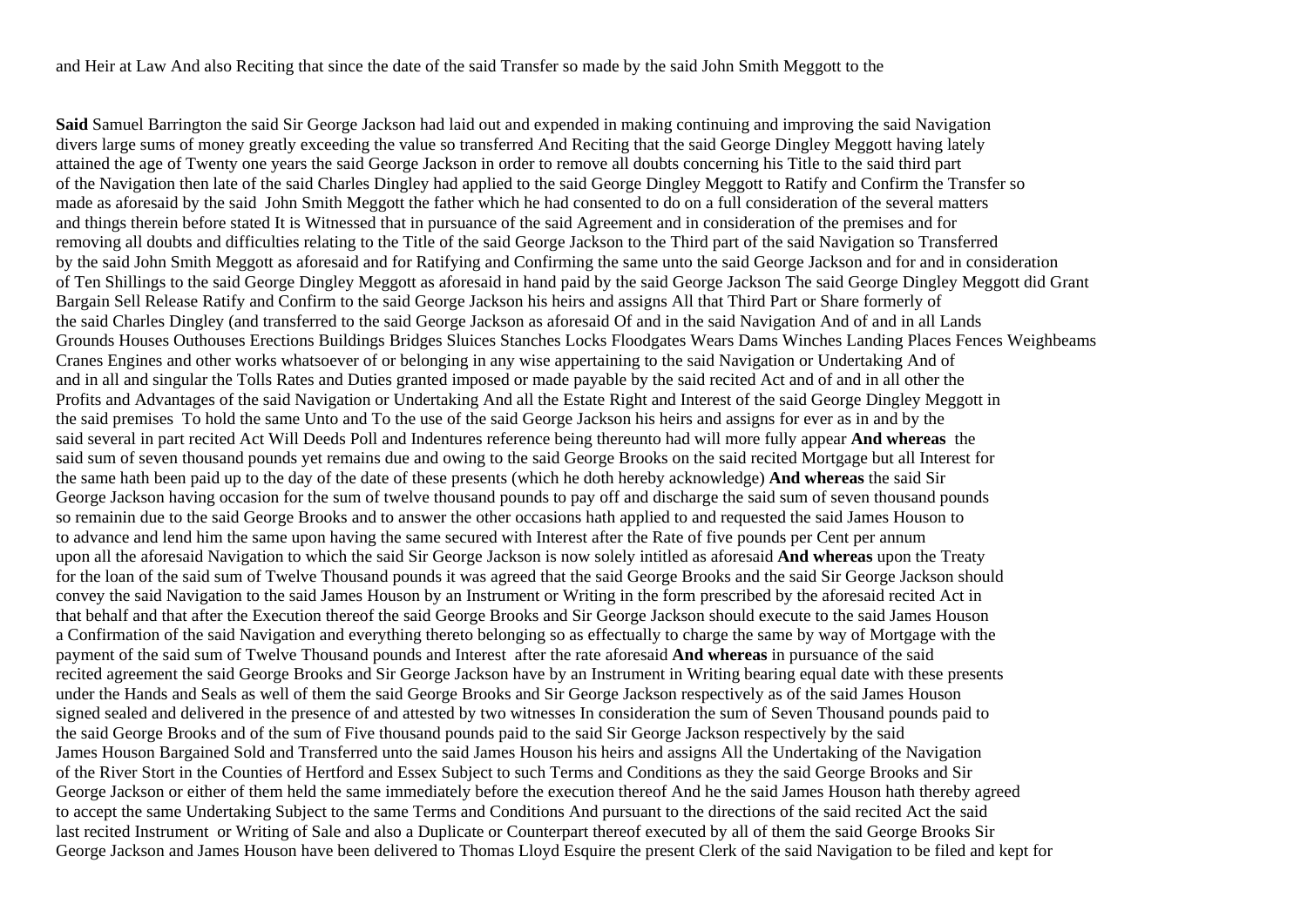the use of the Undertaker or Undertakers of the said Navigation for the time being and the same Clerk hath entered such Duplicate or Counterpart in a Book kept for that purpose as appears by this Acknowledgement thereof indorsed on these presents as in and by such Instrument in Writing or Duplicate or Counterpart thereof so filed and entered as aforesaid reference being thereunto had will more fully appear **Now this Indenture Witnesseth** that for and in consideration of the sum of Seven thousand pounds of lawful money of Great Britain to him the said George Jackson in hand well and truly paid by the said George Brooks at or before the sealing and delivery of these presents the receipt whereof he the said George Brooks (at the request and by the direction and appointment of the said Sir George Jackson

**Testified** by his being a party to and sealing and delivery of these presents) in hand well and truly paid by the said James Houson at or before the Execution of these presents and also for and in consideration of the sum of five thousand pounds of like lawful money to him the said Sir George Jackson in hand also paid by the said James Houson at or before the sealing and delivery of these presents the receipt of which said several sums of seven thousand pounds and five thousand pounds (making together the sum of Twelve Thousand pounds) they the said George Brooks and Sir George Jackson do hereby respectively acknowledge and thereof and therefrom and of and from the same and every part thereof do and each of them doth hereby acquit release and discharge the said James Houson his Heirs Executors Administrators and Assigns and every of them for ever by these presents He the said George Brooks (at the like request and by the like direction of the said Sir George Jackson testified as aforesaid) **Hath** Bargained Sold Aliened Released and Confirmed and by these presents **Doth** Bargain Sell Alien Release and Confirm And the said Sir George Jackson **Hath** Granted Ratified and Confirmed and by these presents **Doth** Grant Ratify and Confirm unto the said James Houson (in his actual possession now being by virtue of a Bargain and Sale to him thereof made by the said George Brooks and Sir George Jackson in consideration of Five shillings by Indenture bearing date two days next before the day of the date of these presents for one whole year commencing from the day next before the day of the date of the same Indenture of Bargain and Sale and by force of the Statute made for transferring uses into possession) and to his heirs and assigns **All that the said** Navigation or Undertaking for making Navigable of the River Stort in the said Counties of Hertford and Essex or one of them And Also All Lands Grounds Houses Erections Buildings Bridges Sluices Stanches Locks Floodgates Wears Dams Winches Landing Places Fences Weighbeams Cranes Engines and other works whatsoever of or belonging to the said Navigation or Undertaking And all and singular the Tolls Rates and Duties granted imposed or made payable by or by virtue of the said recited Act And all and other the Profits and Advantages of the said Navigation or Undertaking And also all the Estate Right Title Use Trust Property Claim and Demand Interest of him the said George Brooks and Sir George Jackson and each of them of in to or out of the said Navigation or Undertaking Lands Grounds Buildings Tolls Rates and Duties and all and singular other the premises hereby Bargained Sold Released mentioned or intended so to be and every part and parcel thereof Together with all Deeds Evidences Books Papers Writings Escripts or Muniments whatsoever touching or in any wise concerning the said Navigation or Undertaking and Premises or any part thereof now in the Custody or Power of them the said George Brooks and Sir George Jackson or either of them or which they or either of them can or may come to or by without Suit at Law or in Equity **To have and to hold** the said Navigation or undertaking Lands Grounds Buildings Tolls Rates and Duties and all and singular other the premises hereby Bargained Sold and Released Ratified and Confirmed or mentioned or intended so to be with their and every of their Appurtenances unto the said James Houson his Heirs and Assigns **To** the only proper and absolute use and Behoof of the said James Houson his Heirs and Assigns and to and for no other use Intent or Purpose whatsoever Freed and discharged of and from the proviso for redemption contained in the said recited Indenture of Release of the Nineteenth day of April One thousand seven hundred and eighty seven and all Equity thereupon or by virtue thereof but Subject nevertheless to the Proviso or conditions for Redemption hereinafter contained **And** the said George Brooks doth hereby for himself his Heirs Executors and Administrators Covenant Promise and Declare to and with the said James Houson his Heirs and Assigns that the said George Brooks hath not at any time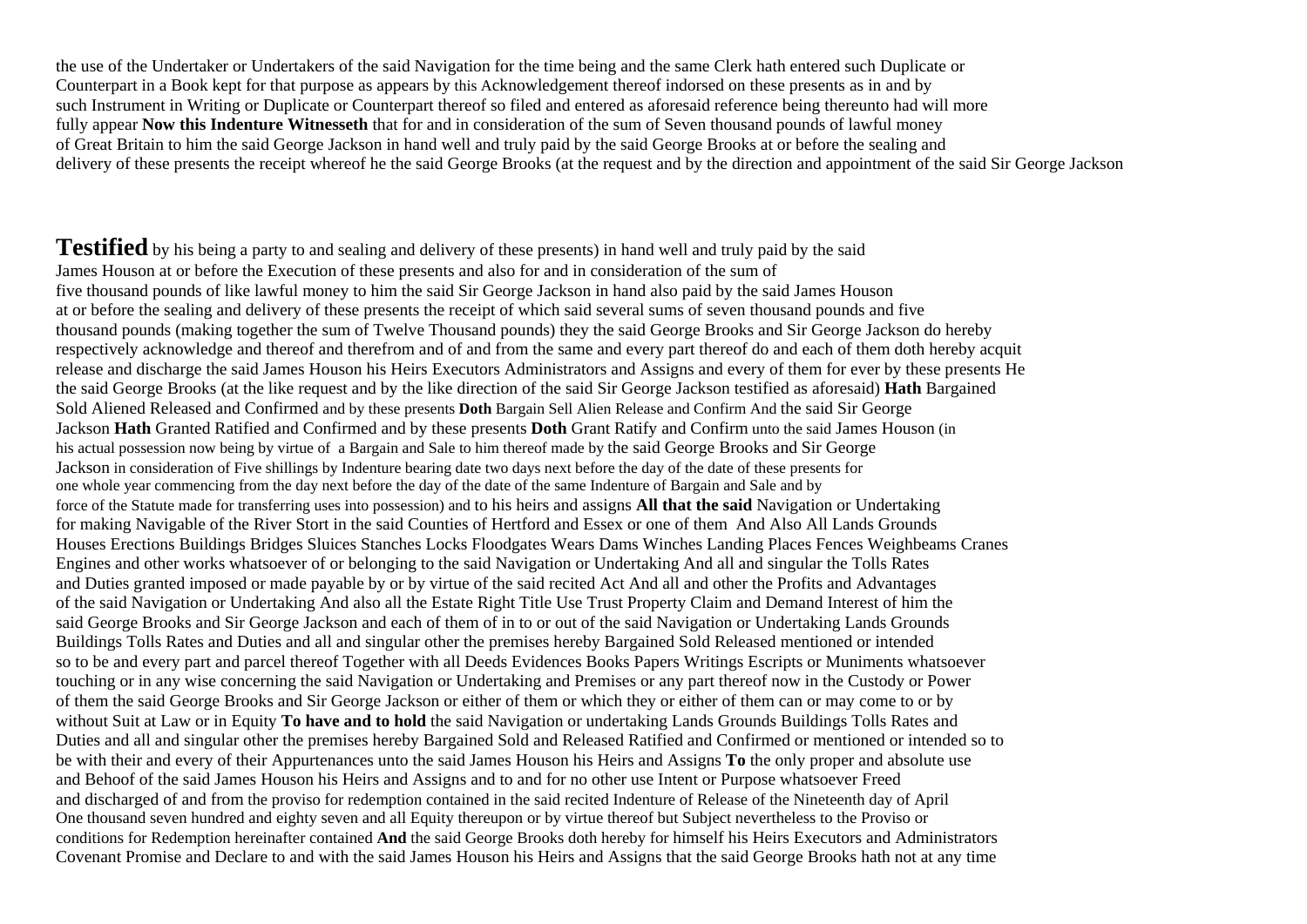since the date and execution of this recited Mortgage made done or committed or wittingly or willingly suffered any Act Deed Matter or Thing whatsoever whereby or wherewith or by reason or means whereof the said Navigation Hereditaments and Premises hereby by him Released and Conveyed or mentioned or intended so to be or any part thereof are is can shall or may be impeached charged or incumbered in Title Charge Estate or otherwise **And** the said Sir George Jackson doth hereby for himself his Heirs Executors and Administrators Covenant Promise and Agree to and with the said James Houson his Heirs and Assigns That he the said Sir George Jackson and Dame Grace his wife shall and will at the proper costs and charges of the said Sir George Jackson as of Michaelmas Term now next ensuing or of some other subsequent Term acknowledge and levy in one form of Law before his Majesty's Justices of the Court of Common Pleas at Westminster unto the said James Houson and his heirs one or more Fine or Fines **Sur Conuzance de droit come ceo &c** with proclamations thereupon to be had and made according to the statute in that case made and provided and the usual course of Fines for Assurance of Land in such cases used of all that the said Navigation Hereditaments and Premises hereinbefore mentioned or hereby granted and released or intended so to be with the appurtenances by such apt and convenient Names Descriptions Quantity Quality and other Certainties as shall be thought fit and requisite Which said fine so to be

**Levied** as aforesaid or in any other manner or at any other time to be had or levied of the said Premises by and between the said parties hereto or any of them shall be and enure and shall be construed adjudged deemed taken to be and enured and is hereby by all the said parties hereunto for them and their heirs respectively declared to be and enure To and for the only proper use and behoof of the said James Houson his Heirs and Assigns for ever discharged of and from the proviso for Redemption contained in the said recited Indenture of Mortgage made to the said George Brooks as aforesaid but subject nevertheless to the Proviso for Redemption hereinafter mentioned and contained **And this Indenture further Witnesseth** that for the considerations aforesaid He the said Sir George Jackson **Hath** Granted Bargained Sold Assigned Transferred and set over Ratified and Confirmed and by these presents **Doth** Grant Bargain Sell Assign Transfer and set over Ratify and Confirm unto the said James Houson his Executors Administrators and Assigns All Boats and Barges with their Tackle Furniture and Apparel Coals Goods and Chattels and Parts and Shares of Boats Barges Coals Goods and Chattels now of him the said Sir George Jackson upon about or belonging to the said River Stort and the Navigation thereof or the Warehouses Erections or Buildings Lands and Grounds thereunto belonging And all the Right and Interest of him the said Sir George Jackson of and in the said last mentioned premises **To have hold receive and enjoy** the said Boats and Barges with their Tackle Furniture and Apparel Coals Goods and Chattels and Parts and Shares thereof and all and singular other the premises hereby mentioned or intended to be hereby assigned and set over unto the said James Houson his Executors Administrators and Assigns to and for his and their own use and benefit and as his and their own Good Chattels and Effects from henceforth for ever Subject nevertheless to the Proviso or Condition for Redemption next herein after contained (that is to say) **Provided always** and it is hereby declared and agreed by and between all the said Parties to these presents and the true intent and meaning of them and each and every of them and of these presents is that if the said Sir George Jackson his Heirs Executors and Administrators or any of them shall and do well and truly pay or cause to be paid unto the said James Houson his Executors and Administrators or Assigns the full sum of Twelve thousand pounds of lawful money of Great Britain with interest for the same after the rate of Five pounds for each one hundred pounds by the year in manner following (that is to say) the sum of three hundred pounds being one half years Interest of the said sum of Twelve thousand pounds after the rate aforesaid at or upon the eighteenth day January now next ensuing and the sum of Twelve thousand three hundred pounds being the whole of the said principal sum of Twelve thousand pounds and one other half years Interest thereof after the Rate aforesaid at or upon the Eighteenth day of July then next ensuing and which will be in the Year of our Lord One thousand seven hundred and ninety two according to and in full performance and discharge of the Condition of a certain Bond or Obligation bearing equal date with these presents in the penal sum of Twenty four thousand pounds conditioned for payment of the said sum of Twelve thousand pounds and Interest after the rate aforesaid on the days or times herein before mentioned and that without any Deduction Defalcation or Abatement whatsoever out of the same or any part thereof for or in respect of Taxes Charges Assessments Payments or any other Matter Cause or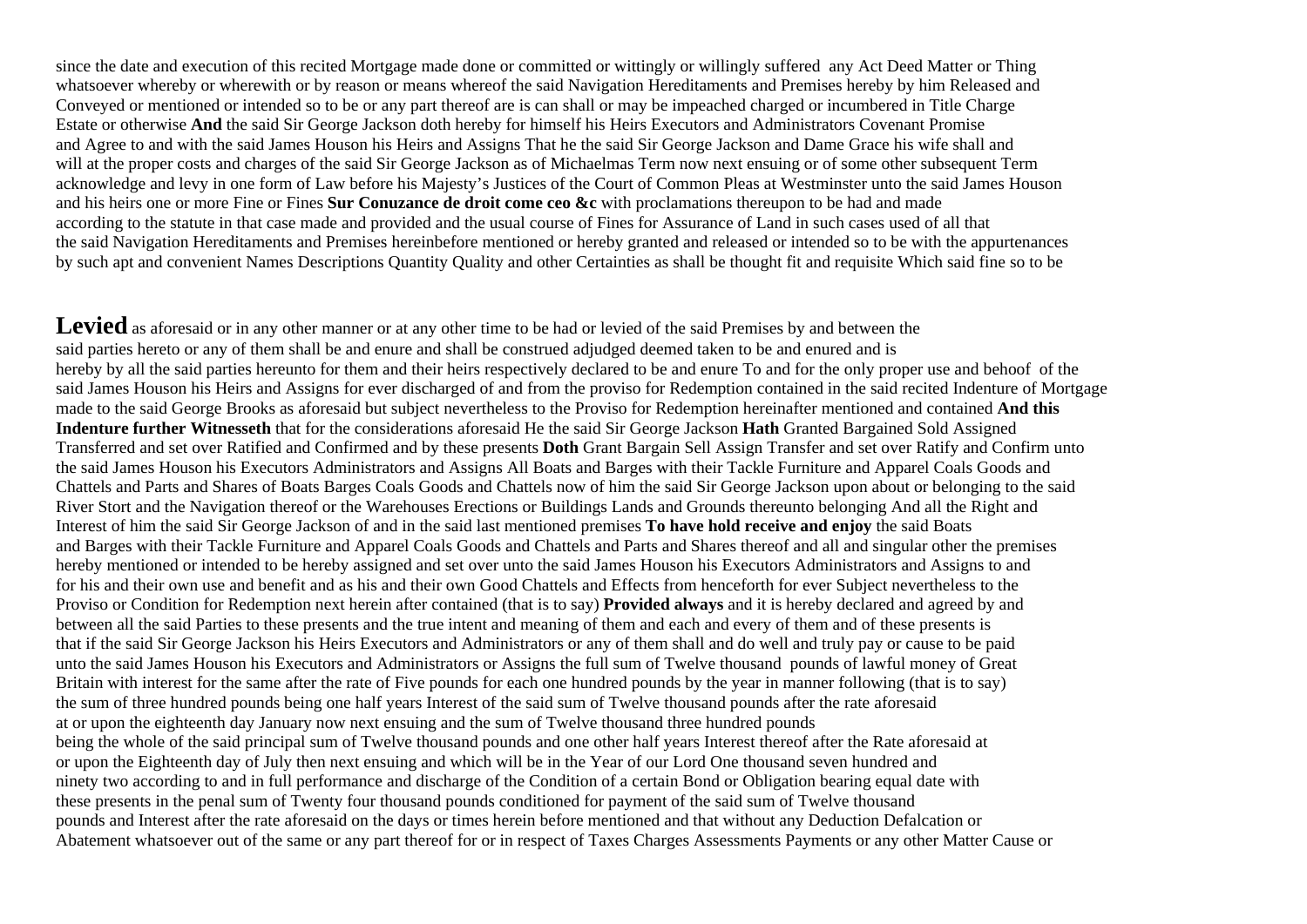Thing whatsoever taxed charged assessed or imposed or to be taxed charged assessed or imposed on the said Navigation Hereditaments and Premises hereby Granted and Released and Assigned any or every part or parcel thereof respectively or upon the said James Houson his Heirs and Executors Administrators or Assigns for or in respect thereof or any part thereof or of the said Principal Money and Interest or any part thereof by Authority of Parliament or otherwise however then and in such case and from and after such payment shall be so made as aforesaid He the said James Houson his Heirs and Executors Administrators or Assigns shall upon the request and at the costs of the said Sir George Jackson his Heirs and Assigns reconvey or reassign or cause or procure to be reconveyed and reassigned unto and to the use of the said Sir George Jackson his Heirs Executors Administrators or Assigns or unto such other person or persons as the said Sir George Jackson or his heirs shall in that behalf direct nominate or appoint all and singular the said Navigation Hereditaments and Premises hereby mentioned or intended to be hereby Granted Conveyed and Assigned according to the nature of the Tenure thereof respectively free from all Incumbrances whatsoever made or done or to be made done or committed by him James Houson his Heirs and Executors Administrators or Assigns or by any other person or persons whomsoever lawfully claiming or to claim by from or under him them or any of them anything hereinbefore contained to the contrary thereof in any wise notwithstanding **And** the said Sir George Jackson **Doth** hereby for himself his Heirs Executors Administrators further covenant promise and agree to and with the said James Houson his Heirs Executors Administrators and Assigns in manner following (that is to say) that he the said Sir George Jackson his Heirs Executors or Administrators shall and will well and truly pay or cause to be paid unto the said James Houson his Executors Administrators or Assigns the said principal sum of Twelve thousand pounds and Interest for the same after the rate aforesaid at such times and in such manner and form as herein before mentioned and appointed for payment thereof without any Deductions Defalcation or Abatement out of the same or any part thereof for or in respect of any Taxes charged Assessments or other Matter Cause or Thing whatsoever according to the true intent and meaning of the said proviso and of these presents

## **And also shall and will at his or their own**

proper costs and charges bear pay satisfy and discharge all such Taxes Charges Assessments and other outpayments as are or shall or may be Taxed Charged Assessed or Imposed upon the said Premises or any part thereof respectively by Authority of Parliament or otherwise howsoever and thereof and therefrom shall and will save defend keep harmless and indemnified him the said James Houson his Heirs Executors Administrators and Assigns and the said sum of Twelve thousand pounds and the Interest thereof **And** the said Sir George Jackson doth hereby for himself his Heirs Executors and Administrators further covenant promise and agree to and with the said James Houson his Heirs and Assigns in manner following (that is to say) That the said George Brooks and the said Sir George Jackson or one of them now at the time of sealing and delivery of these presents are or is carefully rightly and absolutely seized in his or their own right of and in all and singular the said Navigation Hereditaments and Premises herein before mentioned or intended to be hereby Granted and Released of a good sure lawful absolute and indefensible Estate of inheritance and possessed of the said Goods Chattels and Effects hereby assigned without any Remainder or Remainders Trusts Limitations Powers of Revocation or any other cause matter or thing to alter change charge or incumber the same **And Likewise** that they the said George Brooks and Sir George Jackson or one of them now have or hath in him or themselves good right full power and lawful and absolute Authority to Grant Bargain Sell Release Assign and make over all and singular the said premises respectively Unto and to the use of the said James Houson his Heirs Executors Administrators and Assigns in manner aforesaid according to the true intent and meaning of these presents **And Further** That the said James Houson his Heirs Executors Administrators and Assigns shall and may at any time or times from and after default shall happen to be made of or in payment of the said Principal Money and Interest or any part thereof contrary to the form and effect of the aforesaid proviso and the true intent and meaning of these presents peaceably and quietly enter into and upon have hold use occupy possess and enjoy the said several and respective hereditaments and premises hereby Granted and Released and Assigned or intended so to be and the Appurtenances thereof and every part and parcel thereof respectively to his and their own use and benefit without the lawful lawful let suit trouble denial eviction interruption or disturbance of him or by the said George Jackson his Heirs Executors Administrators or Assigns or of or by any other person or persons whomsoever And that freely and clearly acquitted exonerated and discharged or otherwise by the said George Jackson his Heirs Executors or Administrators or some or one of them well and sufficiently saved harmless and indemnified of from and against all and all manner of former and other Gifts Grants Bargains Sales Leases Mortgages Judgments Uses Wills Entails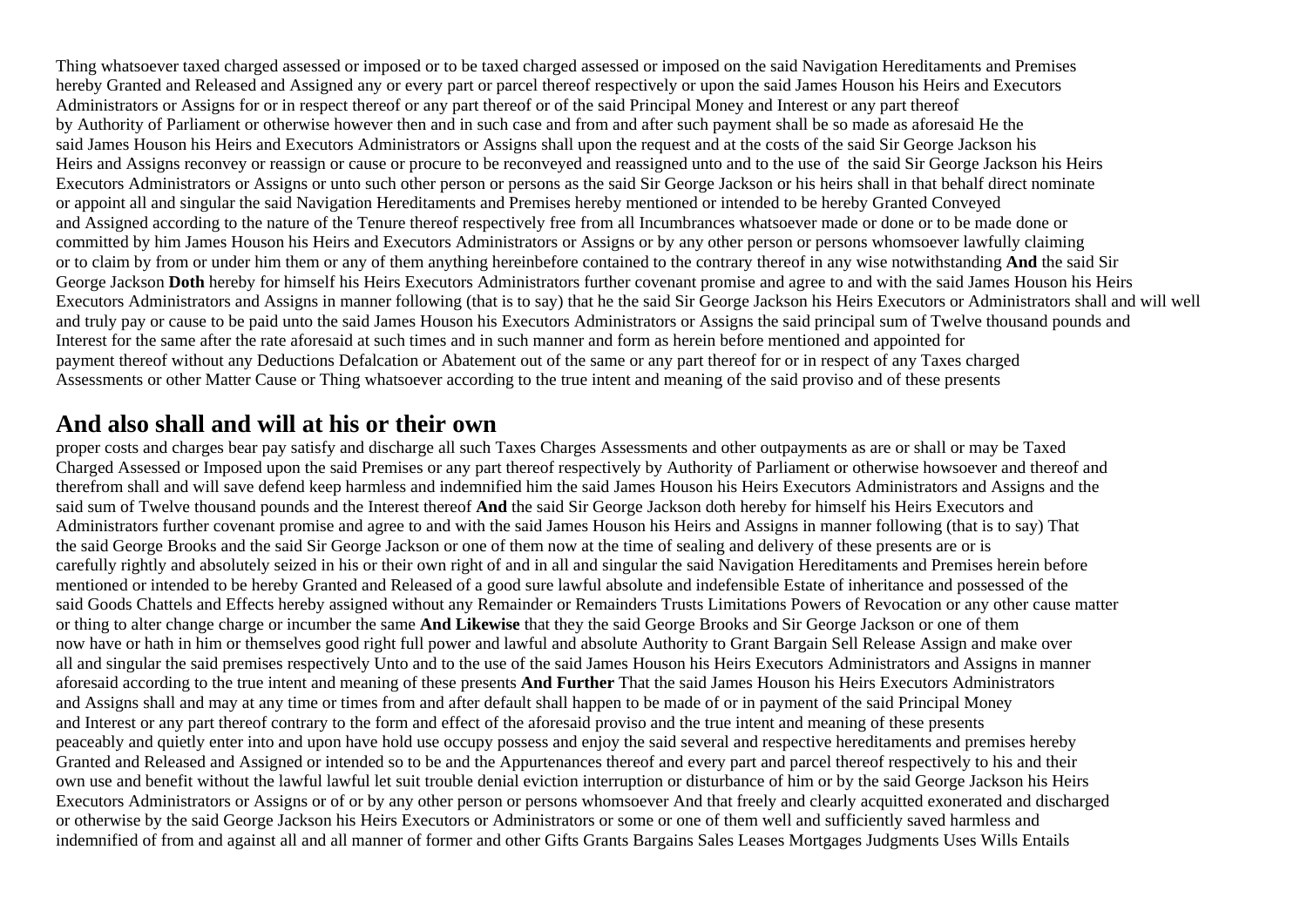Statutes Recognizances Titles Troubles Charges and Incumbrances whatsoever **And Moreover** that the said George Brooks and Sir George Jackson respectively and their several and respective Heirs Executors and Administrators and all and every person or persons having or lawfully claiming or who shall or may have or lawfully claim any Estate Right Title or Interest of in upon or out of the said Navigation Hereditaments and premises hereby Granted and Released and Assigned or mentioned or intended so to be with their respective Appurtenances shall and will at all times from and after default shall happen to be made of or in payment of the said principal sum of Twelve thousand pounds and interest or any part or parts thereof contrary to the true intent and meaning of these Presents upon the reasonable request of the said James Houson his Heirs Executors Administrators or Assigns but at the proper costs and charges in the law of the said Sir George Jackson his Heirs Executors or Administrators make do and execute or cause or promise to be made done and executed all and every such further and other lawful and reasonable Acts Deeds and things Deviced Conveyanced Instruments and Assurances in the law whatsoever for the further better more perfect and absolute Granting Conveying Releasing Confirming and Assuring the said Navigation Hereditaments and Premises with the Appurtenances hereby Bargained Sold Released and Assigned and mentioned or intended so to be unto and to the use of the said James Houson his Heirs Executors Administrators and Assigns in manner and form and according to the true intent and meaning of these presents freed and discharged of and from the aforesaid Proviso for Redemption and all equity thereupon as by the said James Houson his Heirs Executors Administrators or Assigns or his or their Counsel learned in the law shall be reasonably devised or advised and required **And lastly** it is hereby declared and agreed by and between the said parties hereto to be the true intent and meaning of them and of these Presents that so long and until default shall happen to be made in payment of the said sum of Twelve thousand pounds and Interest or any part thereof at the days and times and in the manner hereinbefore expressed concerning the same it shall and may be lawful to and for the said Sir George Jackson his heirs Executors Administrators and Assigns peaceably and quietly to have hold use occupy possess and enjoy the said Navigation Hereditaments and Premises hereby granted released assigned and confirmed mentioned and intended so to be and every part and parcel thereof with their and every of their Appurtenances without the lawful let suit trouble hindrance interruption or denial of or by the said James Houson his Heirs Executors Administrators and Assigns or of or by any other person or persons whatsoever claiming by from or under him or them or any or either of them any thing herein before contained to the contrary thereof notwithstanding **In Witness**  whereof the said Parties to these Presents have hereunder set their hands and seals the day and year first above written



*The following inscriptions are on the back of the last page of this Deed:* 

| Received the day and year first within written of and from the<br>within named James Houson the full sum of Seven thousand<br>pounds being the consideration money within mentioned to be |              |                                                                                                                                                                          |      | £7000      |       |
|-------------------------------------------------------------------------------------------------------------------------------------------------------------------------------------------|--------------|--------------------------------------------------------------------------------------------------------------------------------------------------------------------------|------|------------|-------|
| Witness:                                                                                                                                                                                  | sig:<br>sig: | T Lloyd<br>Wm Cardale                                                                                                                                                    | sig: | Geo Brooks |       |
|                                                                                                                                                                                           |              | Received the day and year first within written of and from<br>the within named James Houson the full sum of Five<br>thousand pounds being the consideration money within |      |            | £5000 |